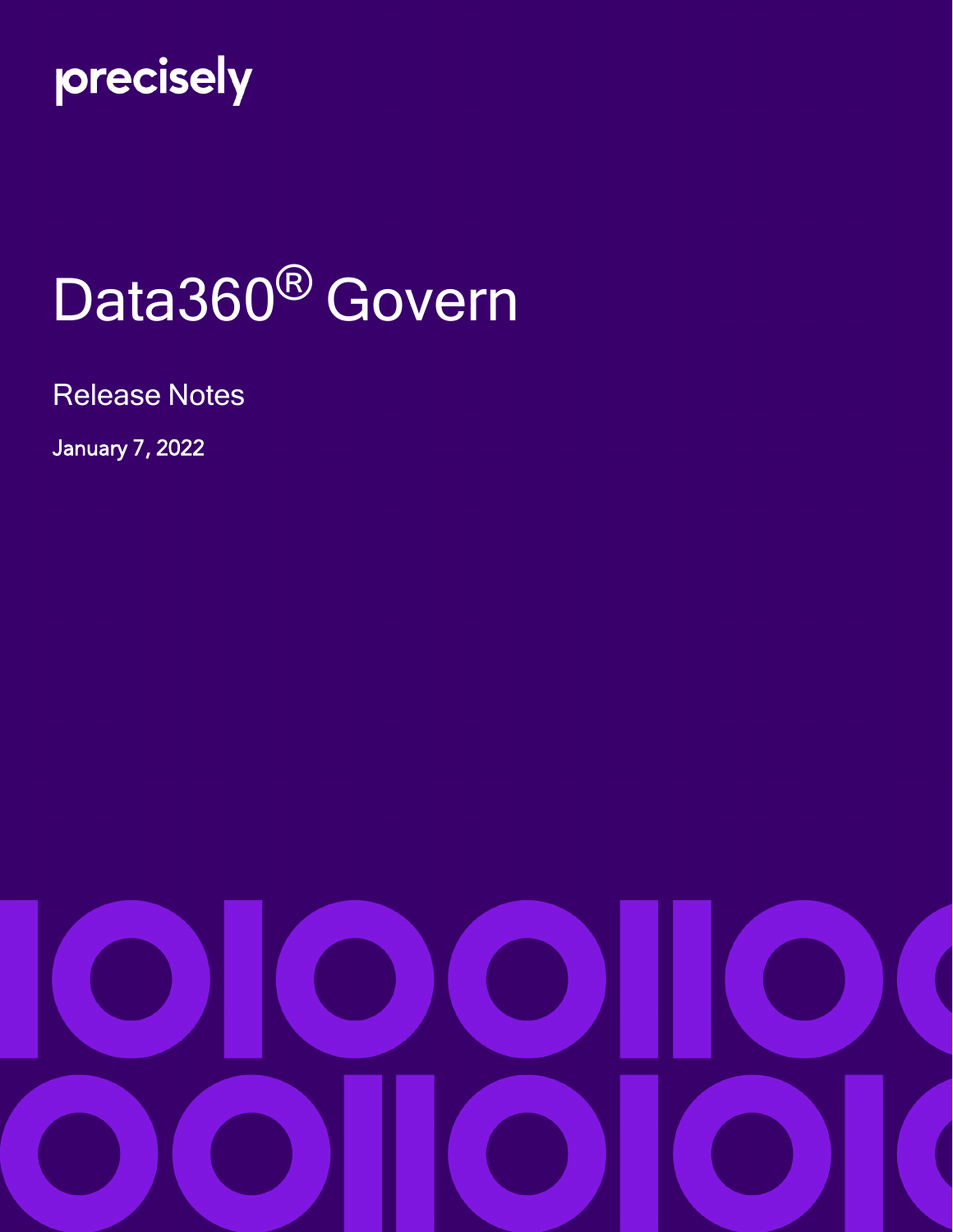## Table of contents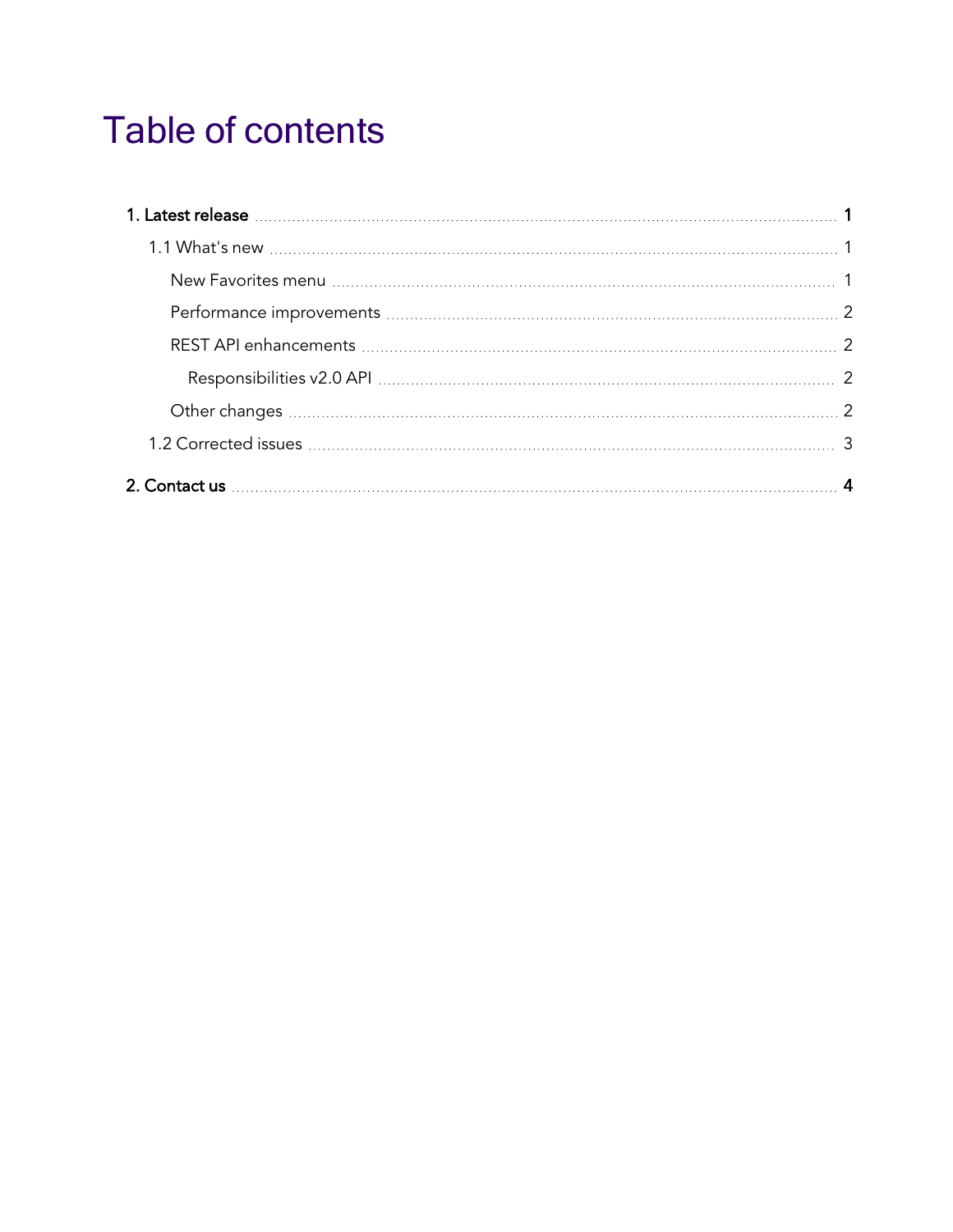# <span id="page-2-0"></span>**1. Latest release**

This document describes the enhancements and modifications included in the latest release of Data360 Govern, and highlights any changes that may affect your current implementation.

For information on previous releases, and for user and administration topics, please see the integrated product help. You can access the help by clicking the Help icon, positioned towards the right of the header bar.

| <b>precisely</b> Data360 Govern<br>Home |  | ▬ | . . | ◢ |  |
|-----------------------------------------|--|---|-----|---|--|
|                                         |  |   |     |   |  |

### <span id="page-2-1"></span>1.1 What's new

#### <span id="page-2-2"></span>New Favorites menu

The Favorites menu, which is accessed through the Navigation bar, has been redesigned to include new, more relevant content. The list entries now consist of the asset or object icon, together with the defined name and the name of the tab with which it is associated. A second line displays the asset class, followed by the asset path or asset type path, if relevant. Long or complex paths are also displayed, with a horizontal scroll bar available, if needed.



For more information, see the "Navigating the user interface > Favorites" topic in the help.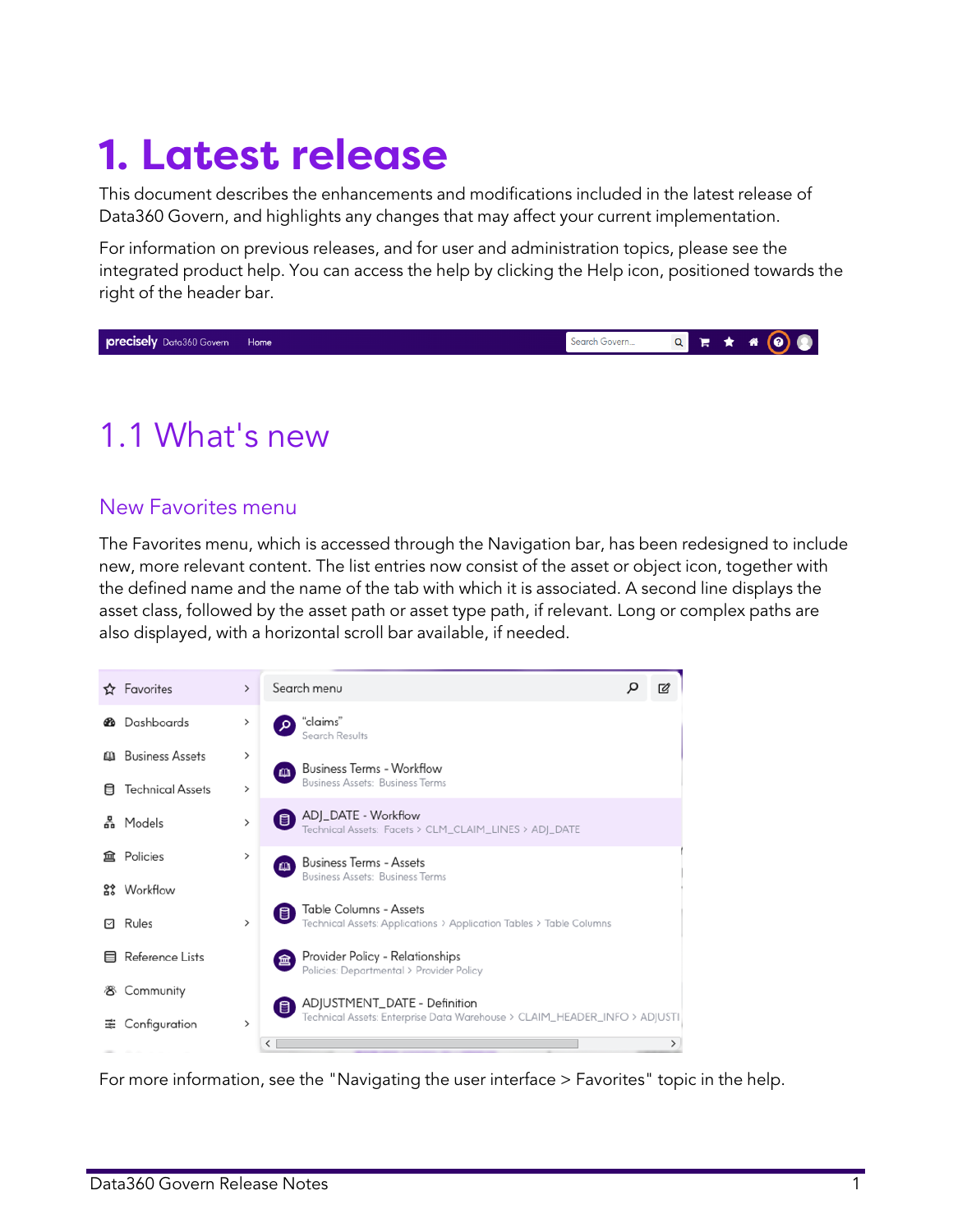#### <span id="page-3-0"></span>Performance improvements

Performance improvements have been made across the application, in particular in the following areas:

- The performance of the Profiling side panel and history, as well as the associated GET /api/v2/dataprofiles/{assetUid} endpoint, has been improved.
- The performance of color list loading times when adding or editing an asset, has been improved.

#### <span id="page-3-1"></span>REST API enhancements

#### <span id="page-3-2"></span>Responsibilities v2.0 API

A new endpoint (POST /api/v2/responsibilities/test/{test type (when | then)}) has been added, which tests responsibility rule results.

#### <span id="page-3-3"></span>Other changes

- When deleting assets with descendants, the confirmation dialog now indicates how many descendants there are, and users are notified that these will also be deleted.
- On the Add relationships tab, relationships and predicate names will now appear in upper and lower case, instead of just upper case.
- Exporting relationships from the relationships tab now honors the sort order and filters that are applied to the grid.
- The Swagger documentation now includes an explanation of the behavior of the includeOwnershipLookup parameter, on the GET api/v2/asset/{assetTypeUid} endpoint.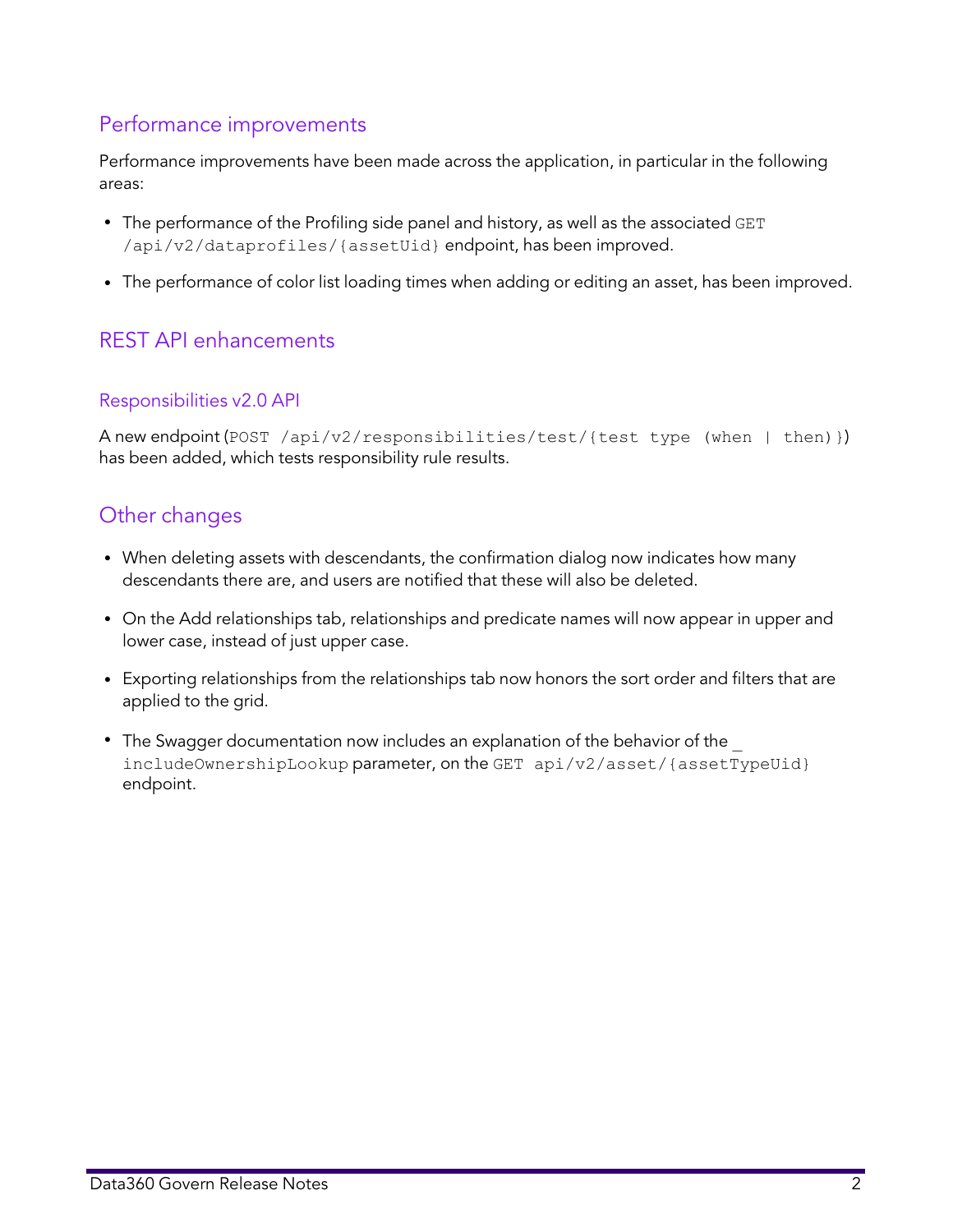### <span id="page-4-0"></span>1.2 Corrected issues

| <b>Issue summary</b>                                                                                                                                                                                   | <b>Issue number</b> |
|--------------------------------------------------------------------------------------------------------------------------------------------------------------------------------------------------------|---------------------|
| Fixed an issue that meant the change log for reference lists did not<br>show records of deleted items.                                                                                                 | GOV-6452            |
| Fixed an issue that meant if you clicked the link on the side panel<br>for a diagram asset, the diagram didn't open.                                                                                   | GOV-16384           |
| Fixed an issue that caused decimal fields to be rounded in relation<br>lookup grids.                                                                                                                   | GOV-16502           |
| Fixed an issue where the counter field type didn't generate the<br>asset path correctly, when it was the only key field type on an asset.                                                              | GOV-16524           |
| Fixed an issue where using bulk load or a V2 API to promote a<br>single selected list item would fail, if it included a comma, with a<br>message stating that lists do not support multiple values.    | GOV-16539           |
| Fixed an issue that caused an invalid date to be shown on policy<br>and model grids, due to invalid timezone formatting.                                                                               | GOV-16573           |
| Fixed an issue with tooltip HTML formatting, during relationship<br>filtering.                                                                                                                         | GOV-16587           |
| Fixed an issue with the "Assigned to" filter, on the Workflow tab.                                                                                                                                     | GOV-16628           |
| Fixed an issue so that HTTP 404 is displayed, instead of HTTP 500,<br>when the requested artifact is not found.                                                                                        | GOV-16637           |
| Fixed an issue that resulted in the correct wrapping of very long<br>field names in the add or edit asset editor.                                                                                      | GOV-16652           |
| Fixed an issue where users that are not administrators, but have a<br>responsibility rule that gives them add relationships permissions,<br>did not see the Add (+) button on the relationship screen. | GOV-16666           |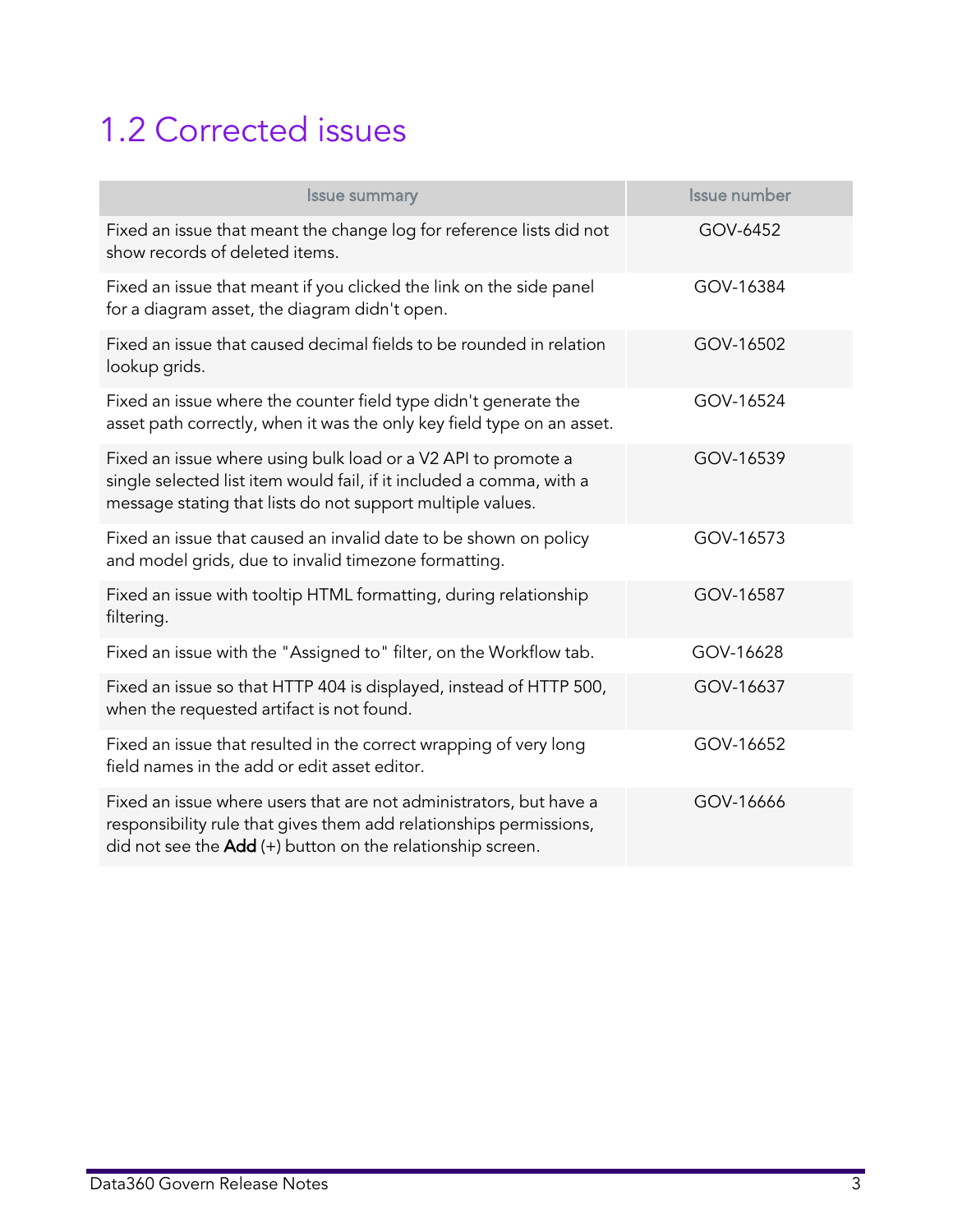# <span id="page-5-0"></span>**2. Contact us**

If you encounter any technical issues, we recommend that you visit the support portal at [support.infogix.com](https://support.infogix.com/hc/en-us).

If your query has not been discussed previously, you can create a new topic and receive answers from our product experts.

Alternatively, you can log a support ticket:

- 1. Select Sign in from the top right corner of the screen.
- 2. If you have already registered, enter your Email and Password, then click the Sign in button. Or, if you are not a registered support portal user, click Sign up.
- 3. Once you have registered and signed in, select Submit a request from the top right corner of the screen.
- 4. Complete all fields, then click Submit at the bottom of the screen.

#### **Community**

Our product is constantly evolving and input from you is highly valued. If you have any suggestions, please contact the product team by submitting a feature request on the **[Community](https://support.infogix.com/hc/en-us/community/topics/360000029388-Data3Sixty-Govern)**.